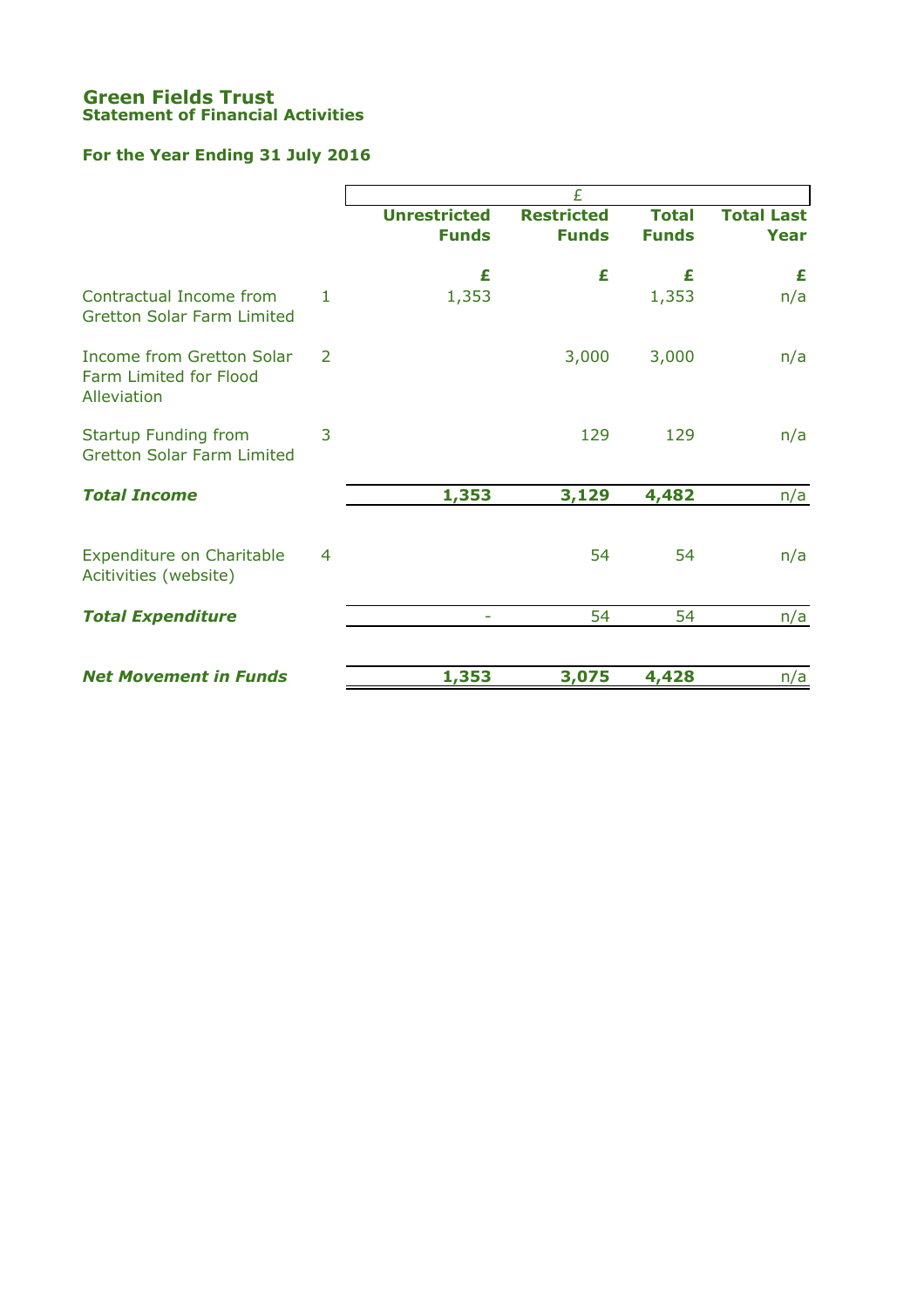### **Green Fields Trust Balance Sheet**

# **As at 31 July 2016**

|                                                    |   | £                                   |                                   |              |                                 |  |
|----------------------------------------------------|---|-------------------------------------|-----------------------------------|--------------|---------------------------------|--|
|                                                    |   | <b>Unrestricted</b><br><b>Funds</b> | <b>Restricted</b><br><b>Funds</b> | <b>Funds</b> | <b>Total Total Last</b><br>Year |  |
| <b>Debtors</b>                                     | 5 | £<br>1,353                          | £<br>3,000                        | £<br>4,353   | £<br>n/a                        |  |
|                                                    |   |                                     |                                   |              |                                 |  |
| Cash at Bank                                       | 6 | 129                                 |                                   | 129          | n/a                             |  |
| <b>Total Current Assets</b>                        |   | 1,482                               | 3,000                             | 4,482        |                                 |  |
| Creditors - amounts falling<br>due within one year | 7 | 54                                  |                                   | 54           | n/a                             |  |
| <b>Net Current Assets /</b><br><b>Liabilities</b>  |   | 1,428                               | 3,000                             | 4,428        | n/a                             |  |
| <b>Funds of the Charity</b>                        |   |                                     |                                   |              |                                 |  |
| <b>Unrestricted Funds</b>                          |   | 1,428                               |                                   | 1,428        | n/a                             |  |
| <b>Restricted Funds</b>                            |   |                                     | 3,000                             | 3,000        | n/a                             |  |
| <b>Total Funds</b>                                 |   | 1,428                               | 3,000                             | 4,428        | n/a                             |  |